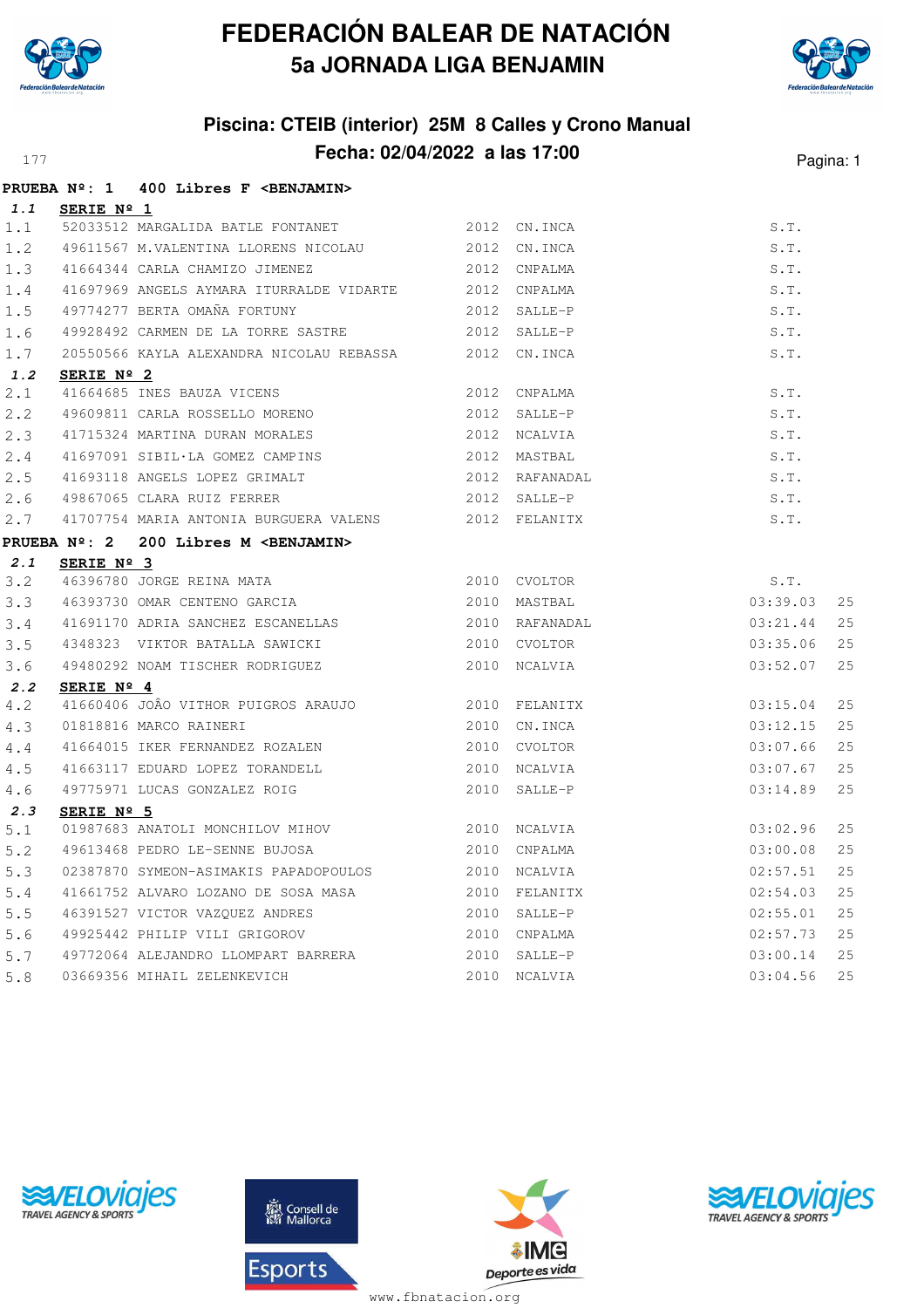



## **Piscina: CTEIB (interior) 25M 8 Calles y Crono Manual Fecha: 02/04/2022 a las 17:00** Pagina: 2

|       |                      | PRUEBA Nº: 2 200 Libres M <benjamin></benjamin>                    |                           |          |    |
|-------|----------------------|--------------------------------------------------------------------|---------------------------|----------|----|
| 2.4   | SERIE Nº 6           |                                                                    |                           |          |    |
| 6.1   |                      |                                                                    | 2010 SALLE-P              | 02:49.70 | 25 |
| $6.2$ |                      | SERIE Nº 0<br>32737364 IAN SUAREZ QUIZA<br>42391246 SALOMON FRANCO | 2010 CAMPUSES             | 02:44.78 | 25 |
| 6.3   |                      | 02435441 FLAVIO CORIANO<br>2010 SALLE-P                            |                           | 02:37.99 | 25 |
| 6.4   |                      | 49605621 PERE MAJORAL DRIOUICH 2010 SALLE-P                        | 02:33.48                  |          | 25 |
| 6.5   |                      | 42313112 TIAGO DEL PO VICA 2010 FELANITX                           |                           | 02:34.81 | 25 |
| 6.6   |                      | 49612753 POLO RODRIGUEZ ROSE                                       | 2010 NCALVIA              | 02:42.86 | 25 |
| 6.7   |                      | 49482351 CARLOS MONTALVA REBASSA 2010 SALLE-P                      | 02:44.80                  |          | 25 |
| 6.8   |                      |                                                                    | 02:52.88                  |          | 25 |
|       |                      | PRUEBA Nº: 3 100 Libres X <benjamin></benjamin>                    |                           |          |    |
| 3.1   | SERIE Nº 7           |                                                                    |                           |          |    |
| 7.2   |                      | 49919006 MARTA SAMPOL PEREZ 2013 CVOLTOR                           |                           | S.T.     |    |
| 7.3   |                      |                                                                    |                           | S.T.     |    |
| 7.4   |                      | 24523577 DANIELA DURAN MARIN 2013 CAMPUSES                         | 01:53.17                  |          | 25 |
| 7.5   |                      | 54626330 VERA TRUJILLO GOMEZ<br>54876088 SOFIA DOT BLANCO          | 2013 MASTBAL              | 02:08.64 | 25 |
| 7.6   |                      |                                                                    | 2013 SALLE-P              | S.T.     |    |
| 7.7   |                      | 49866169 CHARLOTTE TEIXEIRA BRUNET 2013 CVOLTOR                    |                           | S.T.     |    |
| 3.2   | SERIE Nº 8           |                                                                    |                           |          |    |
| 8.2   |                      | 05992775 MARC PRATS AMOROS<br>52034021 JOANA REYES GOMILA          | 2011 CAMPUSES<br>01:51.93 |          | 25 |
| 8.3   |                      |                                                                    | 2013 CNPALMA              | 01:49.98 | 25 |
| 8.4   |                      |                                                                    | 01:49.15                  |          | 25 |
| 8.5   |                      | 49776594 ALEXIA BLAS HERNANDEZ 2013 CVOLTOR                        |                           | 01:49.29 | 25 |
| 8.6   |                      | 49920895 CATALINA CAPO FERRER 2013 SALLE-P                         |                           | 01:50.31 | 25 |
| 8.7   |                      | 49866694 DANIELA ROSSELLO MORENO                                   | 2013 SALLE-P              | 01:53.17 | 25 |
| 3.3   | SERIE Nº 9           |                                                                    |                           |          |    |
| 9.1   |                      | 49482386 DARIO RODRIGUEZ DE DIOS 2011 CAMPUSES                     | 01:47.39                  |          | 25 |
| 9.2   |                      | 52033728 SARA MAJORAL DRIOUICH 2013 SALLE-P                        | 01:45.97                  |          | 25 |
| 9.3   |                      | 49608070 ALBERTO JAVIER PLAZA ESMERALDA 62011 MASTBAL              |                           | 01:45.47 | 25 |
| 9.4   |                      | 49867186 LAURA GARCÍA GELABERT 2013 CN.INCA                        |                           | 01:44.97 | 25 |
| 9.5   |                      | 49868463 AMALIA SALVA GALMÉS (2013 SALLE-P                         |                           | 01:44.98 | 25 |
| 9.6   |                      | 49867139 SOFIA GALZAGORRY SALGADO<br>2013 CNPALMA                  |                           | 01:45.49 | 25 |
| 9.7   |                      | 49868230 EMMA SANCHEZ SILVA (2013 NCALVIA                          |                           | 01:46.40 | 25 |
|       |                      |                                                                    |                           |          |    |
| 3.4   | SERIE $N^{\circ}$ 10 |                                                                    |                           |          |    |
| 10.1  |                      | 49922556 CLAUDIA MONTALVA REBASSA                                  | 2013 SALLE-P              | 01:44.81 | 25 |
| 10.2  |                      | 49926355 JOAN CASTELL CORTES                                       | 2011 MASTBAL              | 01:42.05 | 25 |
| 10.3  |                      | 03163070 DOA RESHATOVA RASHIDOVA                                   | 2013 CVOLTOR              | 01:40.75 | 25 |
| 10.4  |                      | 41693172 ADRIA VANRELL BAUZA                                       | 2011 RAFANADAL            | 01:33.60 | 25 |
| 10.5  |                      | 49920813 ADRIANA POZOS SANTANA                                     | 2013 CN. INCA             | 01:38.52 | 25 |
| 10.6  |                      | 04340624 LORENSO LUISS MOROZOVS                                    | 2011 LLUCMA               | 01:41.18 | 25 |
| 10.7  |                      | 49922386 JULIA ACEITON BUELE                                       | 2013 CVOLTOR              | 01:43.22 | 25 |
| 10.8  |                      | 49777779 MARIA ANTONIA RODRIGUEZ ROSE                              | 2013 NCALVIA              | 01:44.81 | 25 |







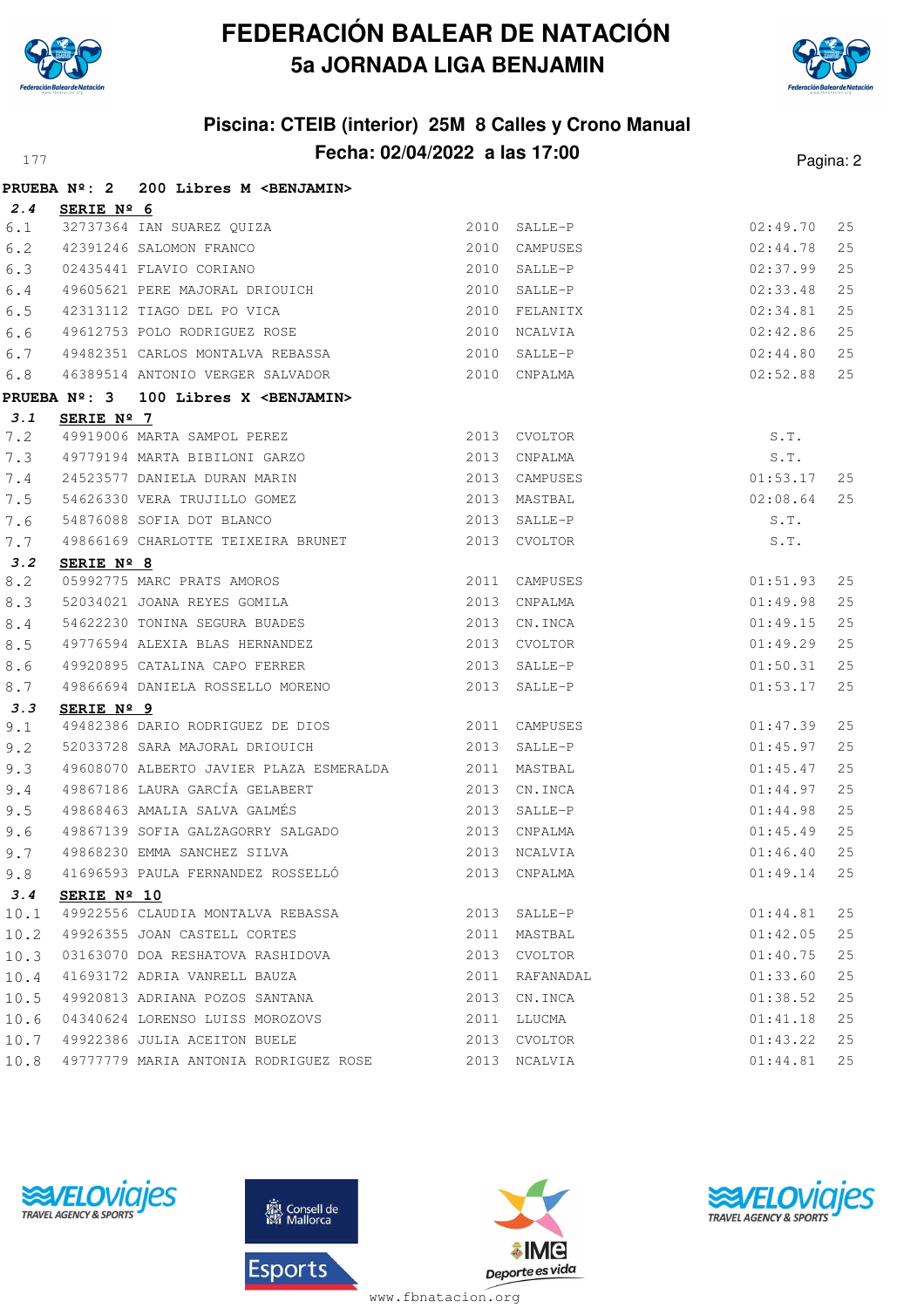



### **Piscina: CTEIB (interior) 25M 8 Calles y Crono Manual Fecha: 02/04/2022 a las 17:00** Pagina: 3

|      |                      | PRUEBA Nº: 3 100 Libres X <benjamin></benjamin>                                                                                                             |                |          |    |
|------|----------------------|-------------------------------------------------------------------------------------------------------------------------------------------------------------|----------------|----------|----|
| 3.5  | SERIE Nº 11          |                                                                                                                                                             |                |          |    |
| 11.1 |                      | 49867567 NICOLAS SERRA SANCHEZ<br>49925735 JAIME CAZORLA MIR 2011 SALLE-P                                                                                   |                | 01:30.50 | 25 |
| 11.2 |                      |                                                                                                                                                             |                | 01:28.11 | 25 |
| 11.3 |                      |                                                                                                                                                             |                | 01:24.81 | 25 |
| 11.4 |                      | 91663479 ALEJANDRO SIMBAÑA CALERO (2011 CNPALMA 2011 SALLE-P<br>19614533 JON LUMBRERAS ROJO (2011 SALLE-P<br>19777177 MATEO VENTAYOL CARRASCO (2011 SALLE-P |                | 01:21.85 | 25 |
| 11.5 |                      |                                                                                                                                                             |                | 01:23.92 | 25 |
| 11.6 |                      | 49609924 MARC CERDO SAMUELS 2011 CVOLTOR                                                                                                                    |                | 01:26.66 | 25 |
| 11.7 |                      |                                                                                                                                                             |                | 01:30.07 | 25 |
| 11.8 |                      | 49772322 GERARD TORRES GINER<br>41664024 ANDRES ALVAREZ SERVERA 2011 MASTBAL                                                                                |                | 01:33.16 | 25 |
| 3.6  | SERIE $N^{\circ}$ 12 |                                                                                                                                                             |                |          |    |
| 12.1 |                      | 49771248 XAVIER COLOM CARRERES<br>49611941 PAU BAÑOS VERA 2011 COMPUSES<br>49866867 POL SANCHEZ HERNANDEZ 2011 SALLE-P                                      |                | 01:21.62 | 25 |
| 12.2 |                      |                                                                                                                                                             |                | 01:18.43 | 25 |
| 12.3 |                      |                                                                                                                                                             |                | 01:17.71 | 25 |
| 12.4 |                      | 46397968 OLIVER SANTOS VILLALONGA 2011 CNPALMA                                                                                                              |                | 01:12.80 | 25 |
| 12.5 |                      | 49779415 ERIC ALEGRET PASTOR 2011 SALLE-P                                                                                                                   |                | 01:16.90 | 25 |
| 12.6 |                      |                                                                                                                                                             |                | 01:18.29 | 25 |
| 12.7 |                      |                                                                                                                                                             |                | 01:19.98 | 25 |
| 12.8 |                      | 41661488 MARC ADROVER RIGO<br>41662426 IAGO JIBAJA COSTA 2011 CAMPUSES<br>49777178 SIMON VENTAYOL CARRASCO 2011 SALLE-P                                     |                | 01:21.78 | 25 |
|      |                      | PRUEBA Nº: 4 200 Braza X <benjamin></benjamin>                                                                                                              |                |          |    |
| 4.1  |                      |                                                                                                                                                             |                |          |    |
| 13.2 |                      |                                                                                                                                                             |                | S.T.     |    |
| 13.3 |                      | <b>SERIE Nº 13</b><br>42391246 SALOMON FRANCO<br>49609811 CARLA ROSSELLO MORENO 1980 2012 SALLE-P                                                           |                | S.T.     |    |
| 13.4 |                      | 42391246 SALOMON FRANCO<br>49609811 CARLA ROSSELLO MORENO<br>41693118 ANGELS LOPEZ GRIMALT<br>10000110 -                                                    |                | S.T.     |    |
| 13.5 |                      | 49925442 PHILIP VILI GRIGOROV 2010 CNPALMA                                                                                                                  |                | S.T.     |    |
| 13.6 |                      | 49919005 NOA SILLERO FERNANDEZ 2012 CVOLTOR                                                                                                                 |                | S.T.     |    |
| 4.2  | SERIE Nº 14          |                                                                                                                                                             |                |          |    |
| 14.2 |                      | 54631301 RITA NADAL LONARDONI 2012 CAMPUSES                                                                                                                 |                | S.T.     |    |
| 14.3 |                      | 41663117 EDUARD LOPEZ TORANDELL 2010 NCALVIA                                                                                                                |                | S.T.     |    |
| 14.4 |                      | 41664015 IKER FERNANDEZ ROZALEN 2010 CVOLTOR                                                                                                                |                | S.T.     |    |
| 14.5 |                      | 41664344 CARLA CHAMIZO JIMENEZ                                                                                                                              | 2012 CNPALMA   | S.T.     |    |
| 14.6 |                      | 49611567 M.VALENTINA LLORENS NICOLAU 2012 CN.INCA                                                                                                           |                | S.T.     |    |
| 14.7 |                      |                                                                                                                                                             |                | S.T.     |    |
| 4.3  |                      | SERIE $N^{\circ}$ 15                                                                                                                                        |                |          |    |
|      |                      | 15.1 49612753 POLO RODRIGUEZ ROSE                                                                                                                           | 2010 NCALVIA   | S.T.     |    |
|      |                      | 15.2 08151204 CHRISTIAN LANCIA                                                                                                                              | 2010 CVOLTOR   | S.T.     |    |
| 15.3 |                      | 20550566 KAYLA ALEXANDRA NICOLAU REBASSA 2012 CN.INCA                                                                                                       |                | S.T.     |    |
| 15.4 |                      | 49774671 MARINA BESTARD DEYA                                                                                                                                | 2012 CAMPUSES  | S.T.     |    |
| 15.5 |                      | 01818816 MARCO RAINERI                                                                                                                                      | 2010 CN.INCA   | S.T.     |    |
| 15.6 |                      | 49480292 NOAM TISCHER RODRIGUEZ                                                                                                                             | 2010 NCALVIA   | S.T.     |    |
| 15.7 |                      | 52033512 MARGALIDA BATLE FONTANET 2012 CN.INCA                                                                                                              |                | S.T.     |    |
| 15.8 |                      | 41691170 ADRIA SANCHEZ ESCANELLAS                                                                                                                           | 2010 RAFANADAL | S.T.     |    |







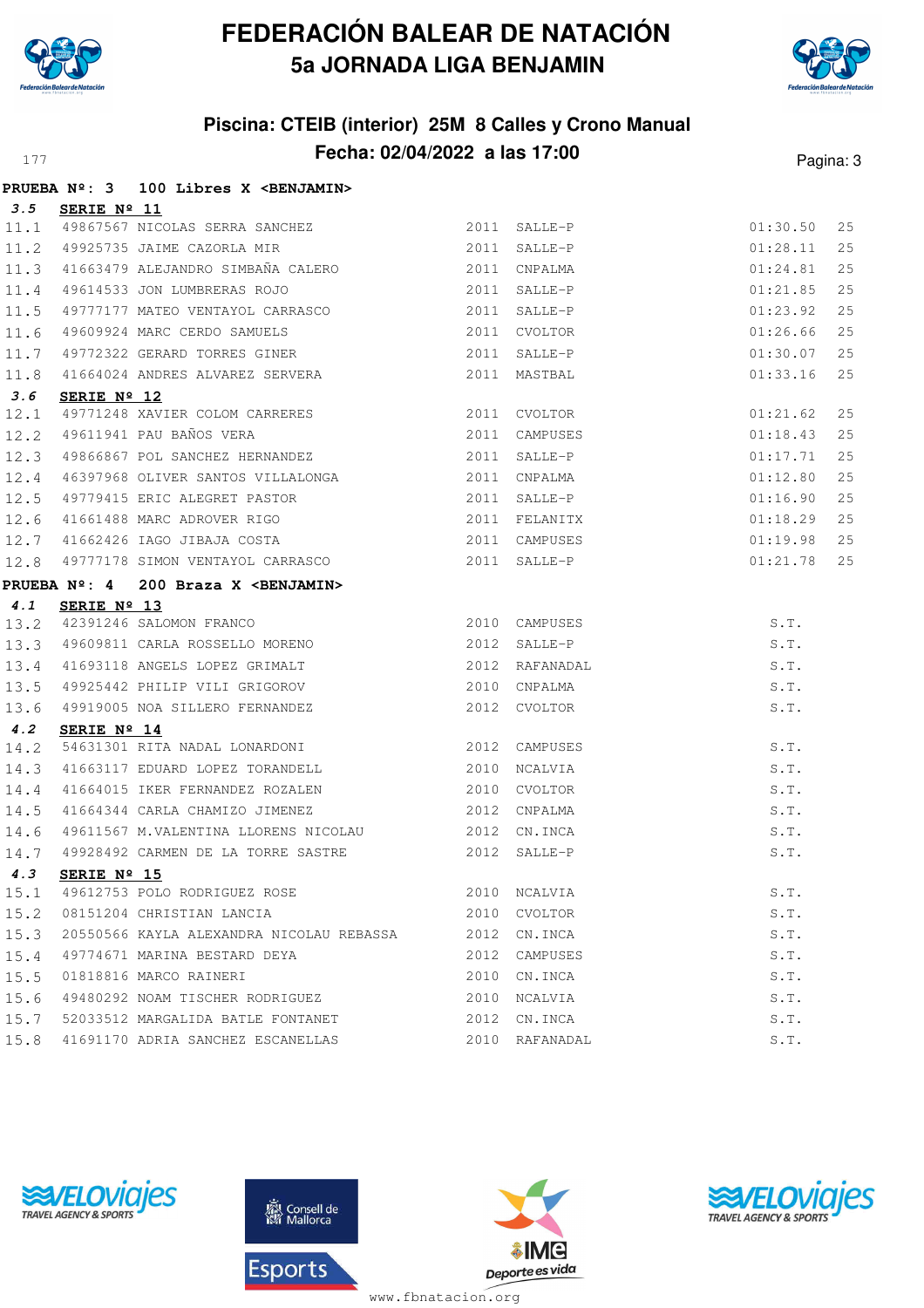



### **Piscina: CTEIB (interior) 25M 8 Calles y Crono Manual Fecha: 02/04/2022 a las 17:00** Pagina: 4

|             |                      | PRUEBA Nº: 4 200 Braza X < BENJAMIN>                                                                                                                                                                                                                                    |      |               |      |
|-------------|----------------------|-------------------------------------------------------------------------------------------------------------------------------------------------------------------------------------------------------------------------------------------------------------------------|------|---------------|------|
| 4.4         | SERIE Nº 16          |                                                                                                                                                                                                                                                                         |      |               |      |
|             |                      | 16.1 41660406 JOÂO VITHOR PUIGROS ARAUJO 2010 FELANITX                                                                                                                                                                                                                  |      |               | S.T. |
| 16.2        |                      | 03669356 MIHAIL ZELENKEVICH CONTROL 2010 NCALVIA                                                                                                                                                                                                                        |      |               | S.T. |
|             |                      | 16.3 46389514 ANTONIO VERGER SALVADOR 2010 CNPALMA                                                                                                                                                                                                                      |      |               | S.T. |
|             |                      | 16.4 41707754 MARIA ANTONIA BURGUERA VALENS 2012 FELANITX                                                                                                                                                                                                               |      |               | S.T. |
| 16.5        |                      | 41661752 ALVARO LOZANO DE SOSA MASA 62010 FELANITX                                                                                                                                                                                                                      |      |               | S.T. |
| 16.6        |                      |                                                                                                                                                                                                                                                                         |      |               | S.T. |
| 16.7        |                      |                                                                                                                                                                                                                                                                         |      |               | S.T. |
| 16.8        |                      |                                                                                                                                                                                                                                                                         |      |               | S.T. |
| 4.5         | SERIE $N^{\circ}$ 17 |                                                                                                                                                                                                                                                                         |      |               |      |
| 17.1        |                      | 41706682 MARINA NICOLAU SALGADO (2012 FELANITX                                                                                                                                                                                                                          |      |               | S.T. |
|             |                      | 17.2 49482351 CARLOS MONTALVA REBASSA 2010                                                                                                                                                                                                                              |      | SALLE-P       | S.T. |
|             |                      | 17.3 19867065 CLARA RUIZ FERRER 2012 SALLE-P<br>17.4 11664685 INES BAUZA VICENS 2012 CNPALMA<br>17.5 02387870 SYMEON-ASIMAKIS PAPADOPOULOS 2010 NCALVIA                                                                                                                 |      |               | S.T. |
|             |                      |                                                                                                                                                                                                                                                                         |      |               | S.T. |
|             |                      |                                                                                                                                                                                                                                                                         |      |               | S.T. |
| 17.6        |                      | 02435441 FLAVIO CORIANO                                                                                                                                                                                                                                                 | 2010 | SALLE-P       | S.T. |
|             |                      | $\begin{array}{cccc} \texttt{17.7} & \texttt{49772064} & \texttt{ALEJANDRO LLOMPART BARRERA} & \texttt{2010} & \texttt{SALLE-P} \\ \texttt{17.8} & \texttt{01987683} & \texttt{ANATOLI MONCHILOV MIHOV} & \texttt{010} & \texttt{02010} & \texttt{NCALVIA} \end{array}$ |      |               | S.T. |
|             |                      |                                                                                                                                                                                                                                                                         |      |               | S.T. |
| 4.6         | SERIE Nº 18          |                                                                                                                                                                                                                                                                         |      |               |      |
| 18.1        |                      | 41697091 SIBIL·LA GOMEZ CAMPINS 2012 MASTBAL                                                                                                                                                                                                                            |      |               | S.T. |
|             |                      | 18.2 46393730 OMAR CENTENO GARCIA 2010 MASTBAL<br>18.3 42313112 TIAGO DEL PO VICA 2010 FELANITX<br>18.4 49775971 LUCAS GONZALEZ ROIG 2010 SALLE-P<br>18.5 02783666 CLARA CZAJA 2012 FELANITX                                                                            |      |               | S.T. |
|             |                      |                                                                                                                                                                                                                                                                         |      |               | S.T. |
|             |                      |                                                                                                                                                                                                                                                                         |      |               | S.T. |
|             |                      |                                                                                                                                                                                                                                                                         |      |               | S.T. |
| 18.6        |                      | 41697969 ANGELS AYMARA ITURRALDE VIDARTE 2012 CNPALMA                                                                                                                                                                                                                   |      |               | S.T. |
|             |                      |                                                                                                                                                                                                                                                                         |      |               | S.T. |
|             |                      | 18.7 46391527 VICTOR VAZQUEZ ANDRES<br>18.8 49605621 PERE MAJORAL DRIOUICH 2010 SALLE-P                                                                                                                                                                                 |      |               | S.T. |
|             |                      | PRUEBA Nº: 5 100 Braza X <benjamin></benjamin>                                                                                                                                                                                                                          |      |               |      |
| 5.1         | SERIE Nº 19          | 19.2 46397968 OLIVER SANTOS VILLALONGA 2011 CNPALMA                                                                                                                                                                                                                     |      |               |      |
|             |                      |                                                                                                                                                                                                                                                                         |      |               | S.T. |
|             |                      | 19.3 49866169 CHARLOTTE TEIXEIRA BRUNET 2013 CVOLTOR                                                                                                                                                                                                                    |      |               | S.T. |
|             |                      | 19.4 49866867 POL SANCHEZ HERNANDEZ 2011 SALLE-P<br>19.4 49866867 POL SANCHEZ HERNANDEZ 2011 SALLE-P S.T.<br>19.5 49771248 XAVIER COLOM CARRERES 2011 CVOLTOR S.T.                                                                                                      |      |               |      |
|             |                      |                                                                                                                                                                                                                                                                         |      |               |      |
|             |                      | 19.6 49614533 JON LUMBRERAS ROJO                                                                                                                                                                                                                                        |      | 2011 SALLE-P  | S.T. |
|             |                      | 19.7 49866694 DANIELA ROSSELLO MORENO                                                                                                                                                                                                                                   |      | 2013 SALLE-P  | S.T. |
| 5.2<br>20.2 | SERIE $N^{\circ}$ 20 | 49482386 DARIO RODRIGUEZ DE DIOS                                                                                                                                                                                                                                        |      | 2011 CAMPUSES | S.T. |
| 20.3        |                      | 49922556 CLAUDIA MONTALVA REBASSA                                                                                                                                                                                                                                       | 2013 | SALLE-P       | S.T. |
| 20.4        |                      | 49772322 GERARD TORRES GINER                                                                                                                                                                                                                                            | 2011 | SALLE-P       | S.T. |
| 20.5        |                      | 49609924 MARC CERDO SAMUELS                                                                                                                                                                                                                                             |      | 2011 CVOLTOR  | S.T. |
|             |                      | 20.6 49919006 MARTA SAMPOL PEREZ                                                                                                                                                                                                                                        |      | 2013 CVOLTOR  | S.T. |
|             |                      | 20.7 54876088 SOFIA DOT BLANCO                                                                                                                                                                                                                                          |      | 2013 SALLE-P  | S.T. |
|             |                      |                                                                                                                                                                                                                                                                         |      |               |      |